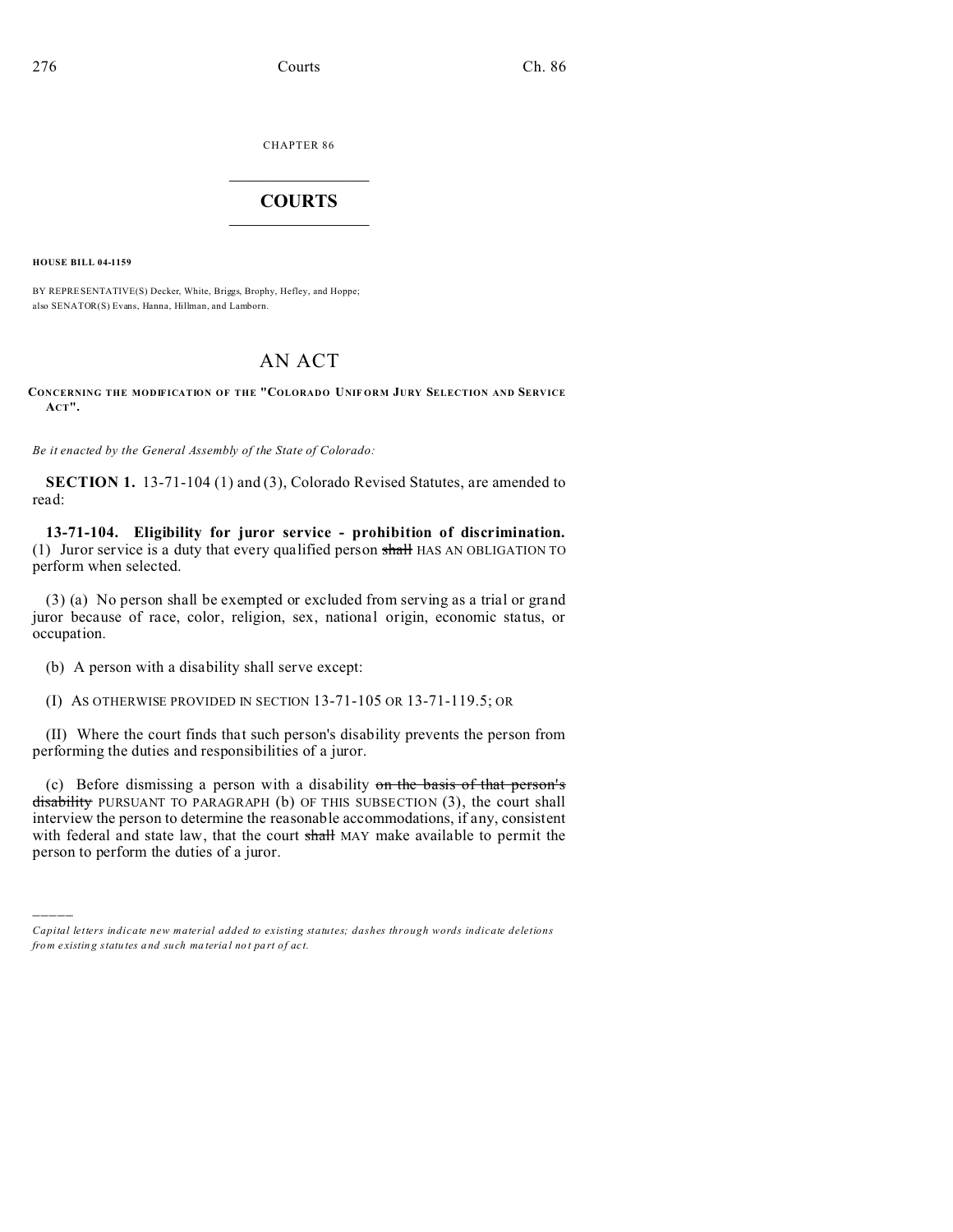**SECTION 2.** 13-71-105 (2) (f), Colorado Revised Statutes, is amended to read:

**13-71-105. Qualifications for juror service.** (2) A prospective trial or grand juror shall be disqualified, based on the following grounds:

(f) SELECTION AND service for five days or more as a AN IMPANELED trial or grand juror in any municipal, tribal, military, state, or federal court within the preceding twelve months or being scheduled for juror service within the next twelve months. Any person claiming this disqualification must submit a letter or certificate from the appropriate authority verifying prior or pending juror service.

**SECTION 3.** 13-71-111, Colorado Revised Statutes, is amended to read:

**13-71-111. Contents of juror summons.** The juror summons shall state: Whether the anticipated service is that of a trial or grand juror; the beginning date of the juror service; the name, address, hour, and room number, if any, of the courthouse or office to which the juror shall report on the first day of service; the fact that a knowing failure to obey the summons without justifiable excuse is A VIOLATION OF SECTION 18-8-612, C.R.S., AND a class 3 misdemeanor punishable as provided in section 18-1.3-501, C.R.S.; and such other information and instructions as are deemed appropriate by the state court administrator or the jury commissioner. Every prospective juror shall also receive, with the summons, notice of the qualifications for juror service.

**SECTION 4.** Part 1 of article 71 of title 13, Colorado Revised Statutes, is amended BY THE ADDITION OF THE FOLLOWING NEW SECTIONS to read:

**13-71-116.5. Postponement related to co-employee jury service.** UPON NOTICE BY AN EMPLOYEE, A JURY COMMISSIONER SHALL POSTPONE AND RESCHEDULE THE SERVICE OF A SUMMONED JUROR WHO IS REGULARLY EMPLOYED BY AN EMPLOYER WITH FIVE OR FEWER FULL-TIME EMPLOYEES OR THEIR EQUIVALENT IF, DURING THE SAME PERIOD, ANOTHER EMPLOYEE OF THE EMPLOYER HAS BEEN SUMMONED FOR JURY SERVICE. A POSTPONEMENT ISSUED PURSUANT TO THIS SECTION SHALL NOT AFFECT A PERSON'S RIGHT TO A POSTPONEMENT OF JURY SERVICE PURSUANT TO SECTION 13-71-116.

**13-71-119.5. Persons entitled to be excused from jury service.** (1) THE GENERAL ASSEMBLY FINDS AND DECLARES THAT IT IS THE POLICY OF THIS STATE THAT ALL QUALIFIED CITIZENS HAVE AN OBLIGATION TO SERVE ON JURIES WHEN SUMMONED BY THE COURTS OF THIS STATE UNLESS EXCUSED IN ACCORDANCE WITH THE PROVISIONS OF THIS ARTICLE.

(2) (a) (I) A PERSON SHALL BE EXCUSED TEMPORARILY FROM SERVICE AS A JUROR IF HIS OR HER JURY SERVICE WOULD CAUSE UNDUE OR EXTREME PHYSICAL HARDSHIP TO HIM OR HER OR TO ANOTHER PERSON UNDER HIS OR HER DIRECT CARE OR SUPERVISION.

(II) THE PROVISIONS OF THIS SUBSECTION (2) SHALL APPLY NOTWITHSTANDING THE FACT THAT THE PERSON DOES NOT HAVE SOLE RESPONSIBILITY FOR THE CARE OF ANOTHER PERSON AS DESCRIBED IN SECTION 13-71-105 (2) (d).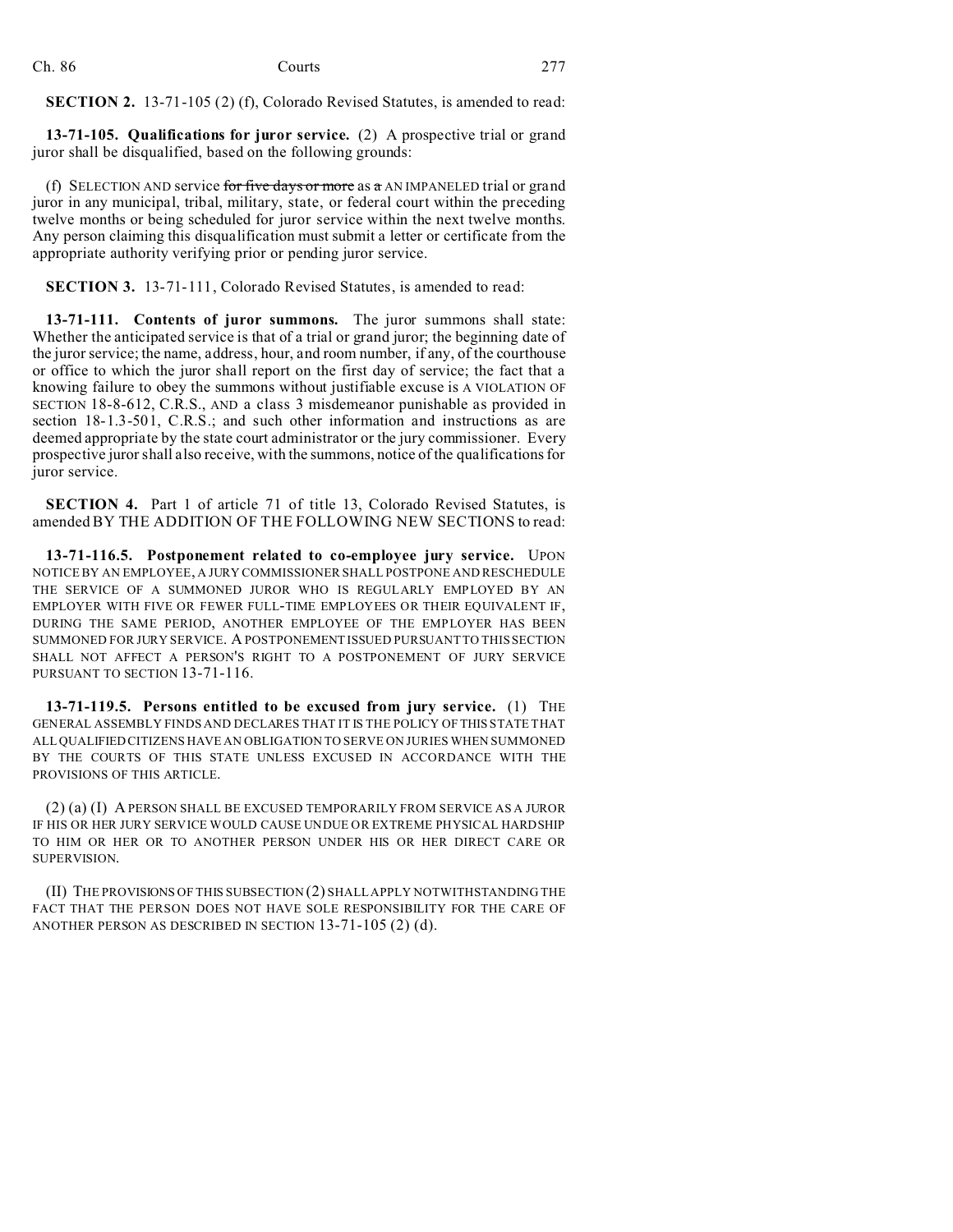(b) A JUDGE OR JURY COMMISSIONER OF THE COURT FOR WHICH A PERSON WAS SUMMONED FOR JURY SERVICE SHALL DETERMINE WHETHER JURY SERVICE WOULD CAUSE THE PROSPECTIVE JUROR OR ANOTHER PERSON UNDER HIS OR HER DIRECT CARE UNDUE OR EXTREME PHYSICAL HARDSHIP.

(c) A PERSON WHO REQUESTS TO BE EXCUSED UNDER THIS SUBSECTION (2) SHALL TAKE ALL ACTIONS NECESSARY TO OBTAIN A DETERMINATION ON THE REQUEST BEFORE THE DATE ON WHICH THE PERSON IS SCHEDULED TO APPEAR FOR JURY DUTY.

(d) FOR PURPOSES OF THIS SUBSECTION (2), UNDUE OR EXTREME PHYSICAL HARDSHIP SHALL BE LIMITED TO CIRCUMSTANCES IN WHICH A PERSON:

(I) WOULD BE REQUIRED TO ABANDON A PERSON UNDER HIS OR HER DIRECT CARE OR SUPERVISION BECAUSE OF THE INABILITY TO OBTAIN AN APPROPRIATE SUBSTITUTE CARE PROVIDER DURING THE PERIOD OF JURY SERVICE; OR

(II) WOULD SUFFER PHYSICAL HARDSHIP POSSIBLY RESULTING IN ILLNESS OR DISEASE.

(e) A PERSON WHO REQUESTS TO BE EXCUSED UNDER THE PROVISIONS OF THIS SUBSECTION (2) MAY PROVIDE THE JUDGE OR JURY COMMISSIONER DOCUMENTATION THAT SUPPORTS THE REQUEST TO BE EXCUSED, INCLUDING BUT NOT LIMITED TO MEDICAL STATEMENTS FROM LICENSED PHYSICIANS, PROOF OF DEPENDENCY OR GUARDIANSHIP, OR OTHER SIMILAR DOCUMENTS. THE JUDGE OR JURY COMMISSIONER MAY EXCUSE A PERSON IF THE DOCUMENTATION CLEARLY SUPPORTS THE REQUEST TO BE EXCUSED. THE DOCUMENTS COMPRISING THEDOCUMENTATION DESCRIBED IN THIS SUBSECTION (4) SHALL NOT BE DEEMED PUBLIC RECORDS AND SHALL NOT BE DISCLOSED TO THE PUBLIC.

(3) A PERSON WHO IS TEMPORARILY EXCUSED PURSUANT TO THIS SECTION SHALL BECOME ELIGIBLE FOR QUALIFICATION AS A JUROR WHEN THE TEMPORARY EXCUSE EXPIRES, AS DETERMINED BY THE COURT. A PERSON MAY BE PERMANENTLY EXCUSED ONLY IF THE JUDGE OR JURY COMMISSIONER DETERMINES THAT THE GROUNDS FOR BEING EXCUSED FROM JURY SERVICE ARE PERMANENT IN NATURE.

(4) THE PROVISIONS OF THIS SECTION SHALL NOT APPLY TO IMPANELED JURORS OR TO DELIBERATING JURORS DESCRIBED IN SECTION 13-71-119.

**SECTION 5.** 13-71-115, Colorado Revised Statutes, is amended BY THE ADDITION A NEW SUBSECTION to read:

**13-71-115. Juror questionnaires.** (3) IF A PERSON'S ANSWERS TO A QUESTIONNAIRE INDICATE THAT THE PERSON IS DISQUALIFIED OR DISABLED FROM PERFORMING JURY SERVICE PURSUANT TO SECTION 13-71-104 (3), 13-71-105, OR 13-71-119.5, OR, IN THE OPINION OF THE COURT, STATE GROUNDS SUFFICIENT TO BE EXCUSED FROM JURY SERVICE PURSUANT TO SECTION 13-71-119.5, THE PERSON'S NAME SHALL NOT BE INCLUDED IN THE JUROR POOL AND THE COURT SHALL NOTIFY THE PERSON THAT HE OR SHE IS EXCUSED FROM JURY SERVICE.

**SECTION 6.** 13-71-119, Colorado Revised Statutes, is amended to read: